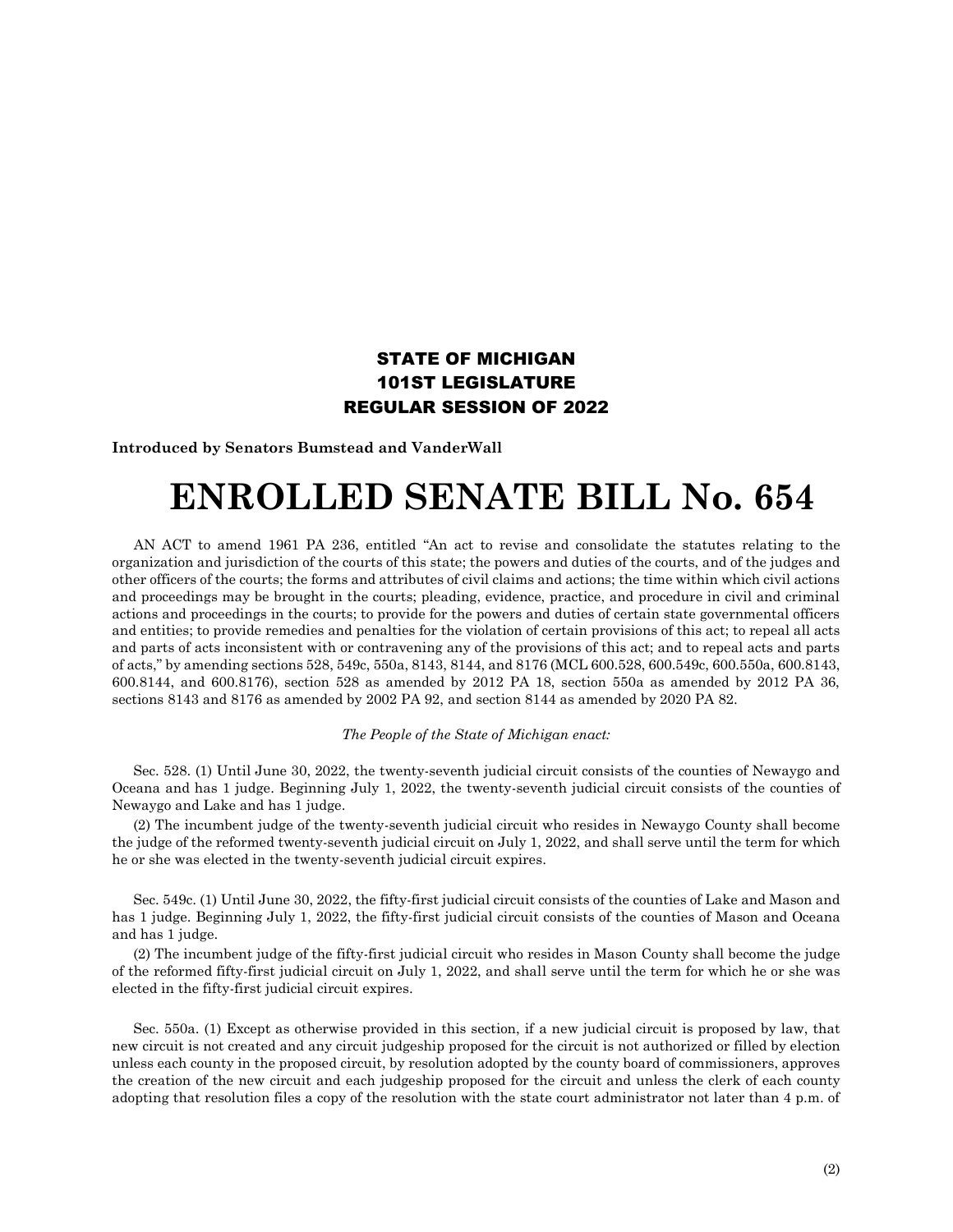the sixteenth Tuesday preceding the August primary immediately following the effective date of the amendatory act permitting the creation of the new circuit. The state court administrator shall immediately notify the elections division of the department of state with respect to each new judicial circuit and circuit judgeship authorized under this subsection.

(2) By proposing a new judicial circuit and 1 or more circuit judgeships for the circuit, the legislature is not creating that circuit or any judgeship in the circuit. If a county, acting through its board of commissioners, approves the creation of a new circuit and 1 or more circuit judgeships proposed by law for that circuit, that approval constitutes an exercise of the county's option to provide a new activity or service or to increase the level of activity or service offered in the county beyond that required by existing law, as the elements of that option are defined by 1979 PA 101, MCL 21.231 to 21.244, and a voluntary acceptance by the county of all expenses and capital improvements that may result from the creation of the new circuit and each judgeship. However, the exercise of the option does not affect the state's obligation to pay a portion of the circuit judge's or judges' salary as provided by law, or to appropriate and disburse funds to the county for the necessary costs of state requirements established by a state law that takes effect on or after December 23, 1978.

(3) Each circuit judgeship created under subsection (1) must be filled by election under the Michigan election law, 1954 PA 116, MCL 168.1 to 168.992. The first term of each circuit judgeship is 6 years, unless the law permitting the creation of the new circuit and 1 or more judgeships provides for a term of a different length.

(4) The reformation of the eleventh, twenty-third, twenty-sixth, thirty-fourth, fiftieth, and fifty-third judicial circuits under 2002 PA 92 does not require a resolution of approval by the county board of commissioners under this section or section 550.

(5) The reformation of the twenty-seventh and fifty-first judicial circuits under the amendatory act that added this subsection does not require a resolution of approval by the county board of commissioners under this section or section 550.

Sec. 8143. (1) Until June 30, 2022, the seventy-eighth district consists of the counties of Newaygo and Oceana, is a district of the first class, and has 1 judge. Beginning July 1, 2022, the seventy-eighth district consists of the counties of Newaygo and Lake, is a district of the first class, and has 1 judge.

(2) The incumbent judge of the seventy-eighth district who resides in Newaygo County shall become the judge of the reformed seventy-eighth district on July 1, 2022, and shall serve until the term for which he or she was elected in the seventy-eighth district expires.

Sec. 8144. (1) Until June 30, 2022, the seventy-ninth district consists of the counties of Lake and Mason, is a district of the first class, and has 1 judge. Beginning July 1, 2022, the seventy-ninth district consists of the counties of Mason and Oceana, is a district of the first class, and has 1 judge.

(2) The incumbent judge of the seventy-ninth district who resides in Mason County shall become the judge of the reformed seventy-ninth district on July 1, 2022, and shall serve until the term for which he or she was elected in the seventy-ninth district expires.

Sec. 8176. (1) Except as otherwise provided in this section, if a new district is proposed by law, that new district is not created and any district judgeship proposed for the district is not authorized or filled by election unless each district control unit in the proposed district, by resolution adopted by the governing body of the district control unit, approves the creation of the new district and each judgeship proposed for the district and unless the clerk of each district control unit adopting that resolution files a copy of the resolution with the state court administrator not later than 4 p.m. of the sixteenth Tuesday preceding the August primary for the election immediately preceding the effective date of the new district. The state court administrator shall immediately notify the elections division of the department of state with respect to each new judicial district and district judgeship authorized under this subsection.

(2) A resolution required under subsection (1) that is filed before the effective date of the amendatory act that authorized that new district is a valid approval for purposes of this section only if the filing occurs within the 2-year state legislative session during which the amendatory act was enacted. A resolution required under subsection (1) that is filed after the effective date of the amendatory act that authorized that new district is a valid approval for purposes of this section only if the filing occurs not later than 4 p.m. of the sixteenth Tuesday preceding the August primary for the election immediately preceding the effective date of the new district.

(3) By proposing a new district and 1 or more district judgeships for the district, the legislature is not creating that district or any judgeship in the district. If a district control unit, acting through its governing body, approves the creation of a new district and 1 or more district judgeships proposed by law for that district, that approval